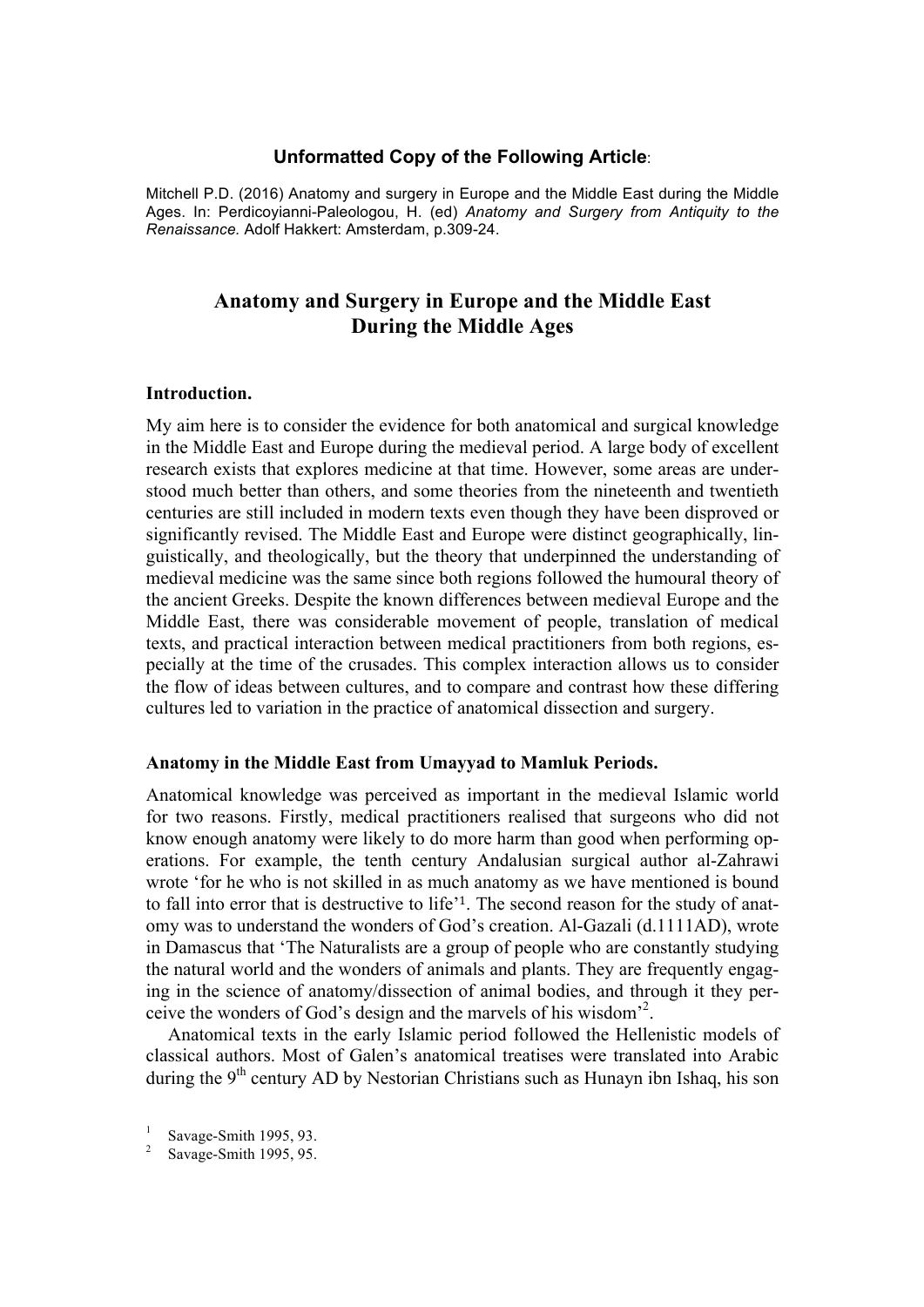Ishaq and his nephew Hubaysh. Some texts were also translated into Syriac before the Arabic version was made<sup>3</sup>. This occurred well before the anatomical texts of Galen began circulating in medieval Europe, so we might expect that anatomical knowledge and continued research would have enabled considerable anatomical advances in the medieval Islamic world. However, this does not appear to have been the case. Perhaps the principal anatomical discovery of the Islamic world was that of ibn al-Nafis, who improved upon Greek ideas as to how blood moved through the heart and the lungs<sup>4</sup>. There is as yet no evidence that human cadavers were dissected in the Islamic period, but there were references to the dissection of animals. For example, the Nestorian Christian physician Ibn Masawayh described dissecting an ape (possibly a Barbary ape or baboon) at Samarra near Baghdad in 836 AD and then writing a book on his observations<sup>5</sup>. There were frequent references in Arabic medical texts to the importance of the study of anatomy in order to practice safe bloodletting or surgery, but it appears that such study relied upon reading books rather than performing dissection.

Illustrations of anatomy in Arabic manuscripts were not generally realistic or naturalistic, but stylised and geometric. In this regard, European manuscripts were considerably more lifelike, and therefore perhaps more helpful to the reader. During the medieval period Arabic manuscripts depicted human anatomy using geometric shapes with circles, triangles and squares $<sup>6</sup>$ . Circles were used for eyes and for con-</sup> centric layers of an organ. Triangles were used to depict non-triangular structures such as the brain and muscles. By the fifteenth century there is a change in style seen in these illustrations that seems to reflect the European approach to depicting anatomy. Copies of the Persian language anatomical tract of Mansur ibn Ilyas's (written in 1388AD) that date from the 1400s show five full-page diagrams of the whole body in a squatting posture. Each system (skeleton, muscles, nerves, veins, and arteries) is depicted separately, and the former geometric triangles and circles start to become more recognisable and natural<sup>7</sup>.

# **Anatomy in Europe During the Medieval Period.**

In thirteenth century Europe anatomy was regarded as just one part of the much larger field of natural philosophy (*philosophia naturalis*). This encompassed those aspects of academic study concerned with nature, as created by God. It has been argued that the perceived purpose of anatomical knowledge in medieval Europe was not primarily to advance medical practice (although it did as a fortunate by-product), but rather to advance knowledge of God and his creation. In consequence, anatomical dissection similarly became a highly-formalised, semi-religious event to demonstrate God's greatness $\frac{8}{3}$ .

- $\frac{4}{5}$  Pormann Savage-Smith 2007, 60.
- $\frac{5}{6}$  Savage-Smith 1995, 85.
- $\frac{6}{7}$  Savage-Smith 2007.
- $\frac{7}{8}$  Savage-Smith 2007.
- Cunningham 1997, 38 and 54.

 $\frac{3}{4}$  Savage-Smith 1995, 86.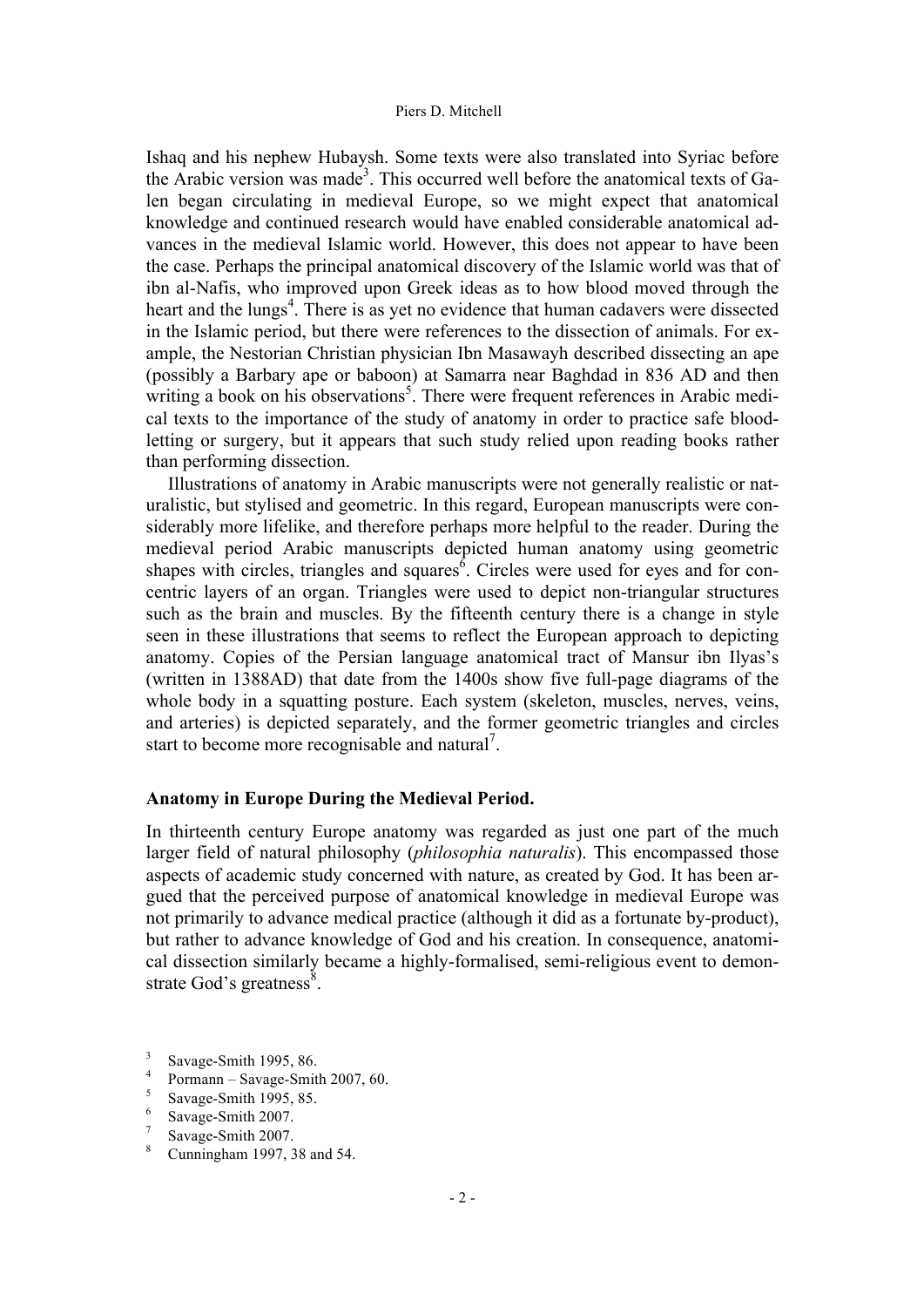Cutting into the human corpse was not in itself regarded as objectionable in medieval Europe. Kings and nobles had undergone division of the corpse throughout the twelfth and thirteenth centuries, with the consent of the church. This allowed their bodies to be transported to their preferred place of burial after their death, and made it possible for their heart to be in a casket in one church while their bones lay in another. This resulted in twice as many prayers being said for their soul than would be the case if all their body parts were in the same place<sup>9</sup>. Autopsies were undertaken to try to determine the cause of unexpected death, both for legal reasons and to satisfy the curiosity of the remaining family. There are plenty of examples of autopsy known from the late thirteenth and early fourteenth centuries in Bologna and other cities in northern Italy<sup>10</sup>.

A variety of written sources of anatomical knowledge were available in medieval Europe. Translations of Arabic texts discussing anatomy were in circulation, such as the Isagogue of Johannitus (Hunayn), the Canon of Avicenna (Ibn Sina), the Pantegni of Constantinus Africanus (original author al-Majusi) and the ninth book of the 'Almansor' by Rhazes (al-Razi). A commentary on Galen's 'On the Usefulness of the Parts of the Body' was also in Bologna by the end of the thirteenth century<sup>11</sup>.

In Italy from around 985 to 1225AD the dissection of pigs was undertaken at Salerno for the purpose of teaching anatomy to students studying medicine. This resulted in the twelfth and thirteenth century anatomical manuals such as Anatomia Porci, Anatomia Mauri, Anatomia Ricardi and Anatomia Magistri Nicolai<sup>12</sup>. These texts noted how dissection of the pig was particularly useful for improving knowledge of human anatomy, since the internal organs of the pig resembled human anatomy much better than other available animals.

However, from the early thirteenth century, the teaching of human anatomy in Europe underwent a major development. Mondino de Liuzzi (born c.1270, died 1326) was a professor of medicine at Bologna, and he wrote his text Anatomia in 1316 as a handbook to accompany dissection on the cadavers of criminals executed by hanging or beheading. Mondino used five of Galen's texts that refer to the importance of anatomy, namely De Sectis, De Usu Partium, De Juvamentis Membrorum, De Interioribus, and Tegni<sup>13</sup>. He is known to have supervised dissections, with the practical aspects delegated to a surgeon assistant. The dissection started with a large cross-shaped incision in the abdomen, presumably because this was the first part of the body to decompose. The dissection took place over three days, with Mondino, sat in his high professorial chair, reading out the Latin text while his assistant demonstrated the organs at the appropriate moment<sup>14</sup>. This form of anatomising was to become the model for the whole of Europe for the next two centuries.

### **Surgery in The Middle East from Abbasid to Mamluk Periods.**

<sup>9</sup> Brown 1981; Park 1995.

<sup>10</sup> O'Neill 1976; Park 1994; Park 2006.

<sup>11</sup> Siraisi 1990, 84.

<sup>12</sup> O'Neill 1970; Corner 1927; Cunningham 1997, 37.

 $^{13}$  French 1999, 37.

Cunningham 1997, 42-3; Siraisi 1981, 66-9; Olry 1997.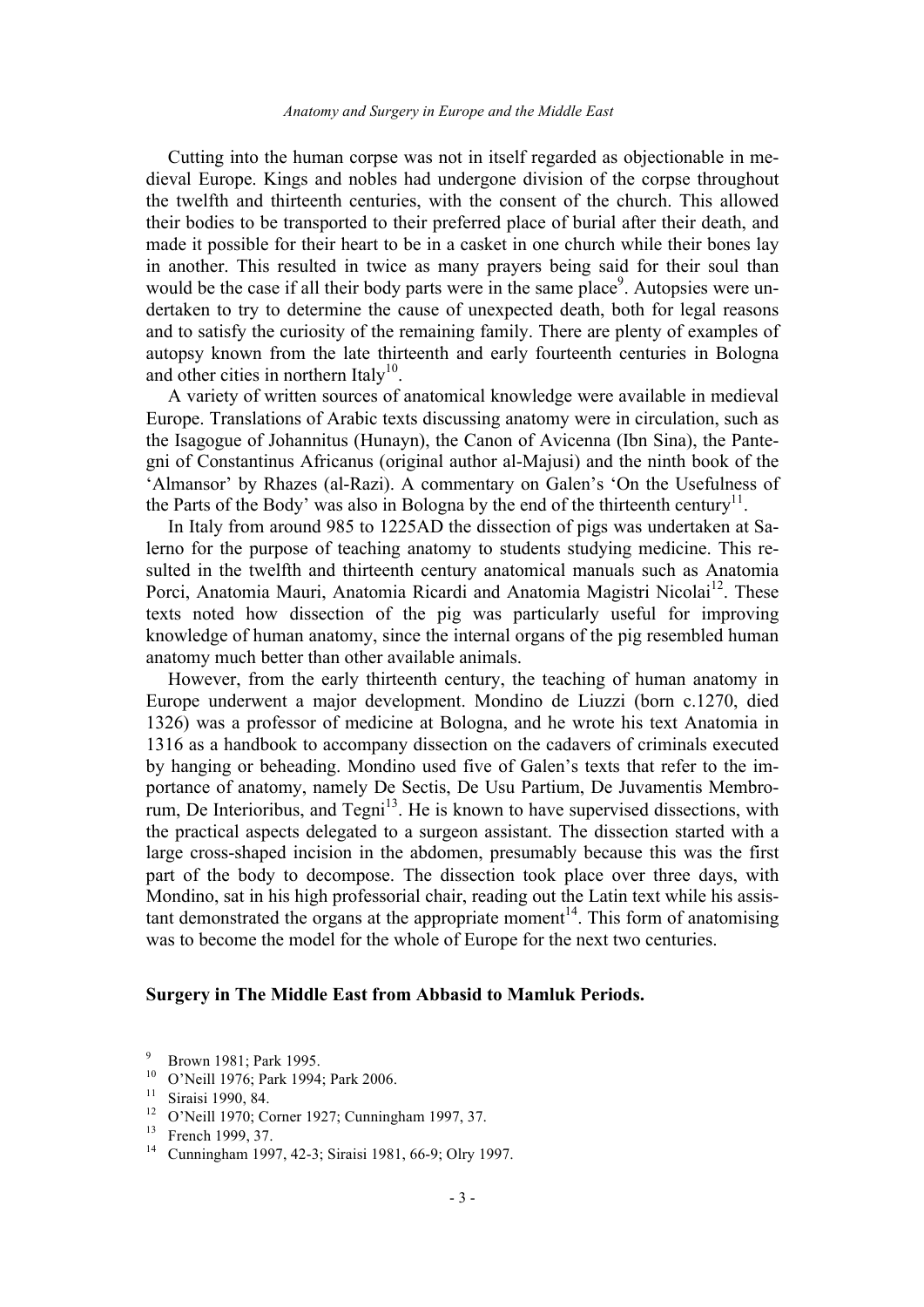During the Abbasid period (750-1258 AD) the surgical texts of Greek authors such as Galen ( $2<sup>nd</sup>$  century AD) and Paul of Aegina ( $7<sup>th</sup>$  century AD) were identified in libraries in Alexandria and elsewhere and translated into Syriac and Arabic by Christians and Arabs<sup>15</sup>. One of the best-known translators of this time was the Nestorian Christian physician Hunayh ibn Ishaq (died c.873). Such translations led to further intellectual development of the field of surgery with the writing of commentaries on these works. Paul of Aegina was extensively used by al-Razi (Rhazes), al-Baladi, Ibn Samagun, al-Majusi (Haly Abbas), al-Zahrawi (Albucasis), and Ibn Sina (Avicenna) in their writings<sup>16</sup>. This flowering of Arabic medical writing could be argued to peak around the  $10<sup>th</sup>$  century AD. Perhaps the most influential Arabic surgical text was the surgical section of *Kitab al-Tasrif,* written by Abu al-Qasim al-Zahrawi (936-1013AD) in Cordoba, Andalusia around 1000AD. This became well known for its illustrations of surgical instruments, and the choice of wording that conveys a sense of personal surgical experience by the author<sup>17</sup>. However, in the ninth to eleventh centuries, Arabic writing on surgery is generally found as a chapter or section within larger works on the broader field of medicine.

The first medieval Arabic treatise composed just for surgeons seems to have been the *Basics in the Art of Surgery*. This was written in the thirteenth century by the Damascene physician Ibn al-Quff (d.1286). The work included sections on anatomy, medicines, and surgical cases such as wounds and tumours. Although today we might expect eye surgery to have been included in such a surgical work, he did not cover the topic as he felt it to be outside his own specialty<sup>18</sup>. There were plenty of treatises devoted specifically to the treatment of eye diseases, which generally included both medical and surgical treatments. Some of the better-known works are Hunayn's Ten Treatises on the Eye in the 9<sup>th</sup> century, Ali ibn Isa al-Kahhal's Memo*randum Book for Oculists* in the 10<sup>th</sup> century, and more eye treatises were written in the  $12<sup>th</sup>$  and 13th centuries in Spain, Egypt and Syria<sup>19</sup>.

Surgical training in the Arab-speaking world could be acquired from a father training his son, from working as an apprentice to a respected surgeon in the regional centre, from academic study of written texts, and working in hospitals<sup>20</sup>. Regulation of surgeons was undertaken by the *Muhtasib*, the market inspector responsible for ensuring fairness and honesty in all forms of trade by craftsmen and businessmen. *Hisba* manuals were written outlining what standards were expected of surgeons and others in the market place. The twelfth century *hisba* manual of al-Shayzari required that surgeons possessed at least one set of scalpels, lancets, a saw, ointments and dressings. Blood-letters had to carry lancets, oil for the skin, string to tie around the arm, and musk to revive any patient who fainted. Oculists were to own hooks, scalpels, a scour and eye ointments<sup>21</sup>. When a student had completed a period of study of a medical text under a well-known scholar, their copy of the book

<sup>&</sup>lt;sup>15</sup> Greppin – Savage-Smith – Gueriguian 1999.<br><sup>16</sup> Pormann 2004, 311-2.<br><sup>17</sup> Spink – Lewis 1973: Pormann Savage Smi

 $Spink - Lewis$  1973; Pormann – Savage-Smith 2007, 61.

<sup>&</sup>lt;sup>18</sup> Pormann – Savage-Smith 2007, 61.

<sup>&</sup>lt;sup>19</sup> Pormann – Savage-Smith 2007, 65.<br><sup>20</sup> Leiser 1983

 $\frac{20}{21}$  Leiser 1983.

Al-Shayzari 1999.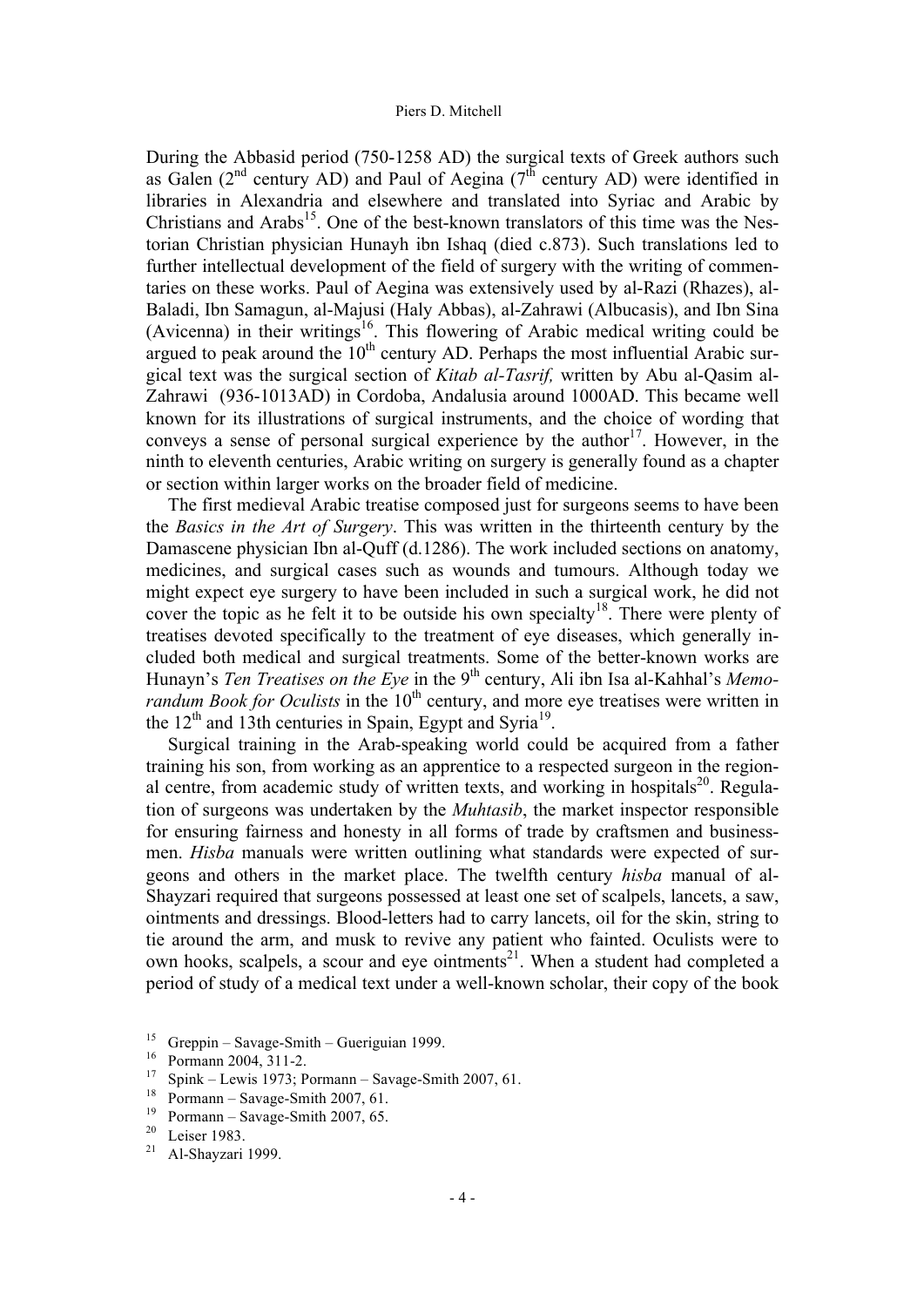could be signed to confirm they had mastered the knowledge contained within it to demonstrate their level of expertise. Galen, Hunayn and al-Razi all wrote texts on the examination of physicians, and these were in circulation in the Islamic world during the medieval period to give guidance to those whose responsibility it was to determine fitness to practice<sup>22</sup>. Some *hisba* manuals referred to specific medical texts that were felt to encompass the standard of knowledge required for different surgical specialties to practice safely. For example, Hunayn's *Ten Treatises on the Eye* was a typical text employed in the examination of oculists, the musculoskeletal section of Paul of Aegina was widely used for bonesetters, while Galen and al-Zahrawi on wounds were used for the assessment of surgeons $2<sup>3</sup>$ .

The tenth and early eleventh century medical texts of al-Razi, al-Majusi, al-Zahrawi, and Ibn Sina mentioned above are generally accepted to be academically more complex than both the ancient Greek sources upon which they were based, and those texts being written in Europe at that time<sup>24</sup>. As a result, it has been widely assumed by modern academics that surgery and medicine in the Middle East was particularly advanced during the middle ages. These texts were certainly large and intellectually impressive for their time, as they explored the theory of medicine. However, there is very little evidence to suggest that the academic context of these texts had much impact upon the practice of medicine and surgery by the average medical practitioner working in the Middle East<sup>25</sup>. This calls into question the assumption that the existence of intellectually advanced medical texts among the elite medical practitioners in the courts of the sultans signifies that most doctors of the time were practicing intellectually advanced surgical treatments themselves.

Study of the medical texts of Arabic speaking practitioners such as al-Razi has found that those authors may have written about complex operations in their academic texts, but in their collections of case histories they generally treated surgical conditions with medical rather than surgical treatments<sup>26</sup>. Sometimes the authors' mention that an operation included in their text had been described by the ancients (Greeks), but that they had never performed it, or even seen it used by others. There often seems to have been a reluctance to use surgical techniques if they could be avoided, which is a quite striking contrast between theory and practice<sup>27</sup>.

The paucity of archaeological examples for surgery to bone in the Middle East during the middle ages, compared with the many examples excavated from medieval contexts in Europe (see below), could be argued to support the view that surgery was probably not employed as much in the Islamic world as was the case in medieval Europe. However, we should remember that only a small fraction of the number of excavations of human skeletal remains have taken place in the Middle East than is the case for Europe. The absence of archaeological evidence for surgery in the Middle East may just reflect the cultural context of the region today, where burials are generally not the target of excavations.

<sup>22</sup> Iskandar 1962; Karmi 1979.

<sup>23</sup> Al-Shayzari 1999, 116-7; Karmi 1979; Levey 1963.

<sup>24</sup> Fischer 2000; Meaney 2000; Wallis 2000.

<sup>&</sup>lt;sup>25</sup> Mitchell 2004, 212-7.<br> $^{26}$  Alvarez Millar 2000

 $\frac{26}{27}$  Alvarez-Millan 2000.

Savage-Smith 2000.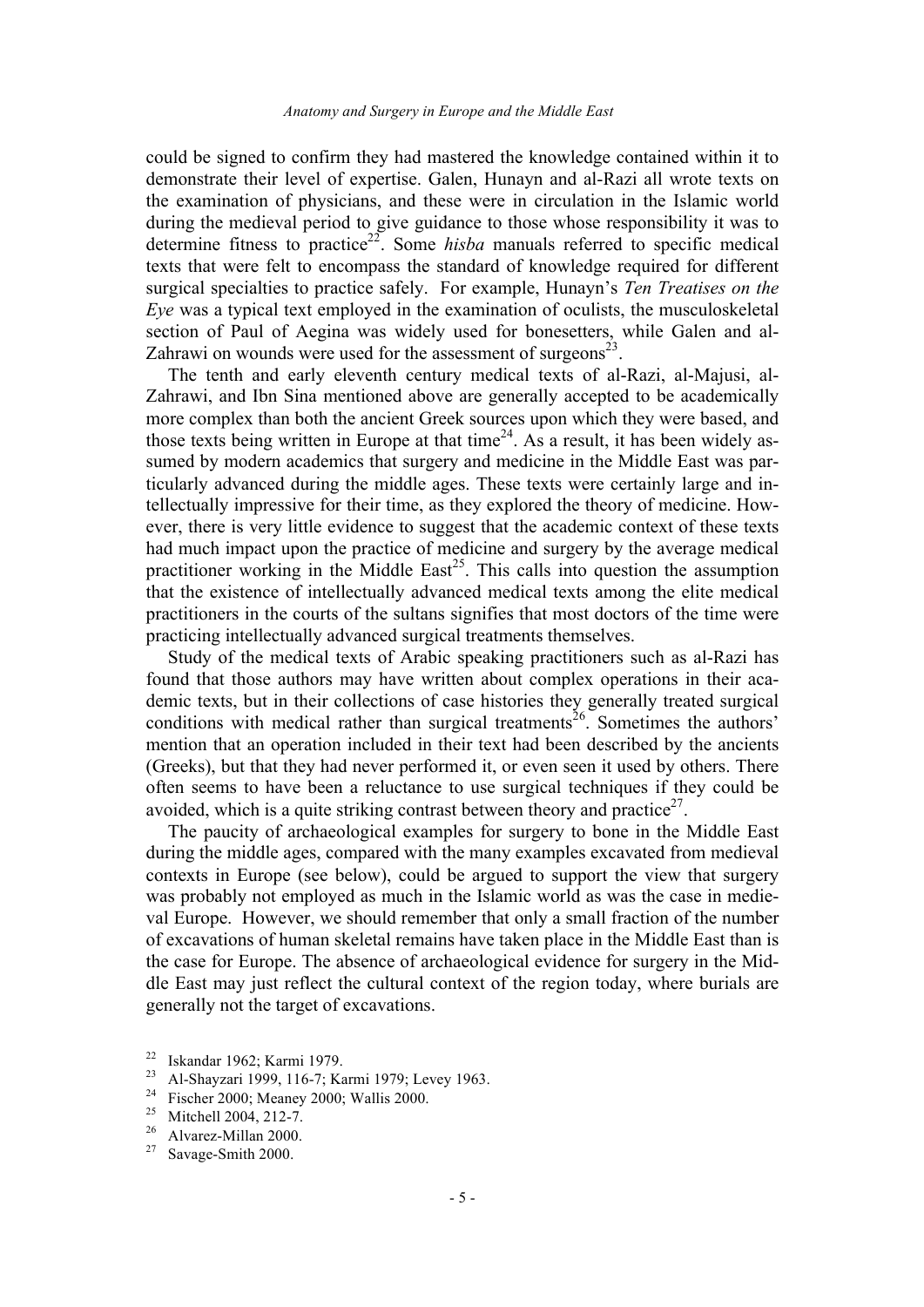### **Surgery in Europe During the Medieval Period.**

Textual evidence for surgical procedures in Europe becomes common from the twelfth century, when the 'rational surgery' movement starts to develop<sup>28</sup>. This does not, of course, mean that surgery was not taking place in Europe before this time, just that evidence for it in medical texts is extremely limited. For example, there is plenty of evidence for cranial surgery in south-western Germany in excavated skeletons dating from the  $6<sup>th</sup>$ -8th century  $AD<sup>29</sup>$ . Since there are no surviving surgical texts from  $6<sup>th</sup>-8<sup>th</sup>$  century Germany, we would be unaware of this surgical activity were it not for the archaeological evidence. We remain ignorant of any surgery to soft tissues that may have taken place in the same time period, as these tissues have decomposed a long time ago.

Until the twelfth century many operations were performed by general doctors referred to as *medici*. By the end of the twelfth century we start to see terms in manuscripts that differentiate separate specialties within medicine. The *cyrurgicus* was the term describing the surgeon, the *barberus* referred to the less educated barber, while *minutor*, *phlebotomus* or *sanguinator* indicated the blood-letter.

Surgical training would have varied depending upon the social status and geographic region of Europe from which the student came. Many surgeons would have trained via the apprenticeship method from their father. However, some medici would have studied the theory of medicine for many years before earning the title of *magister* ('master') in a centre of learning such as Salerno. By the mid 1200s universities in northern Italy such as Bologna and Padua were granting degrees to students specifically studying surgery (rather than the entirety of medicine), and so from that time it was the possible to train to be a master surgeon. Training started in the liberal arts, namely grammar, rhetoric, logic, arithmetic, astronomy, geometry and music. After several years the title of master was awarded, and the student was able to pursue further studies in medicine to become a *physicus*, *medicus* or *cyrurgicus*. However, it was not possible to become a master surgeon at northern European universities such as Paris, Montpellier, or Cambridge, as there university training was limited to the clergy who could become master physicians and *medici*, but not surgeons $30$ .

Medical licensing and negligence legislation seems to have its origins in Europe in the twelfth century. In 1140 the Assises collection of Roger II of Salerno stated that doctors were required to undergo examination before they were given a licence to practice in the Kingdom of Sicily<sup>31</sup>. Licensing for surgeons and other medical practitioners then became more widespread across Europe during the twelfth and thirteenth centuries. The legislation of Emperor Frederick II Hohenstaufen in 1231 required doctors to provide written proof that they had completed the required number of years study, as well as passing an examination. Those who practiced without a licence were imprisoned for a year and had their belongings confiscated<sup>32</sup>. A large

 $^{28}$  McVaugh 2006.

<sup>29</sup> Weber – Czarnetzki 2001.

 $\frac{30}{31}$  McVaugh 2000; Siraisi 1981; O'Boyle 1998.

Liber Augustalis 1854, 149-50.

<sup>32</sup> *Liber Augustalis* 1854, 149-50; Hartung 1934; Sigerist 1935.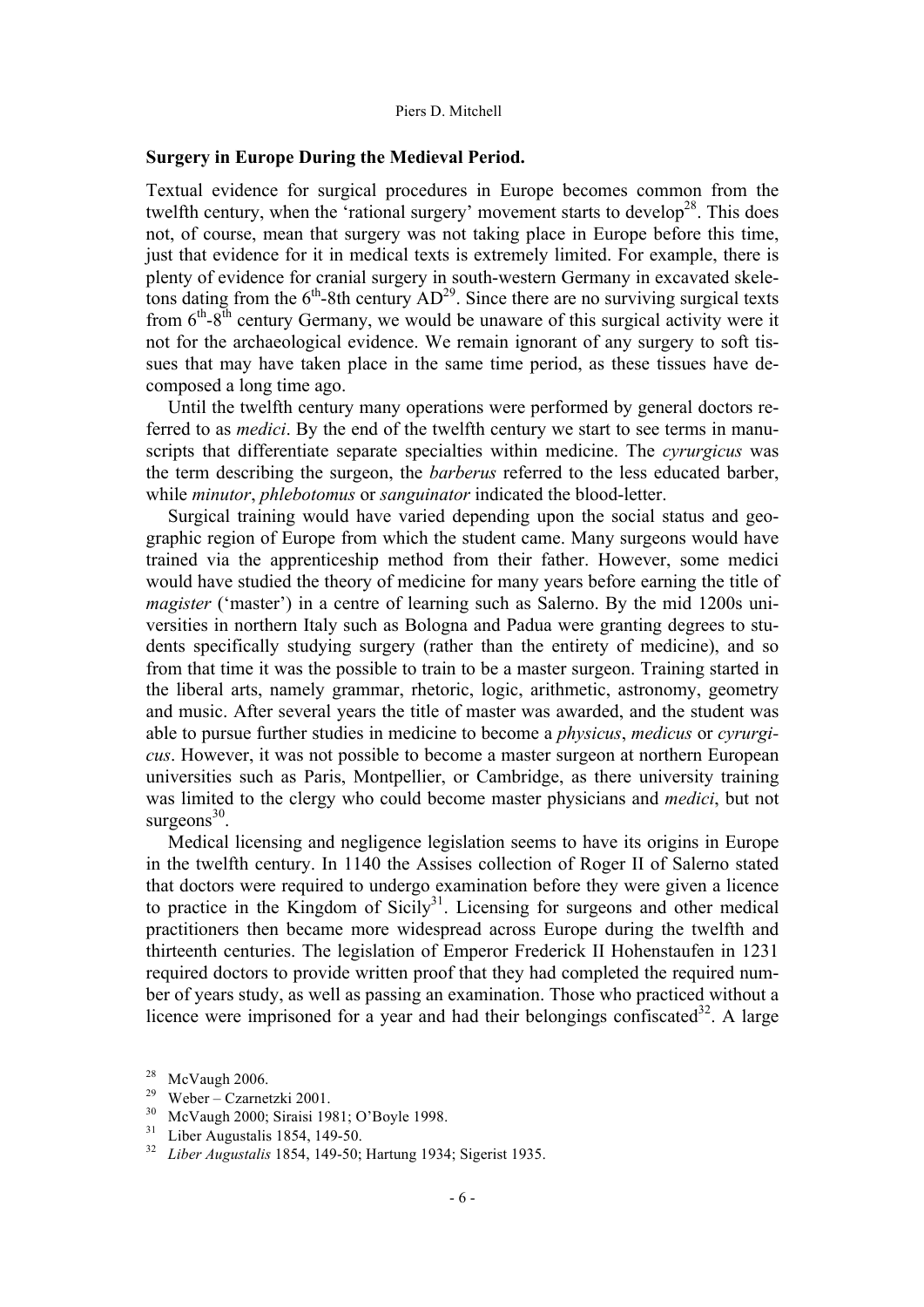number of the licenses for surgeons from Naples have been identified studied<sup>33</sup>. In Paris in the 1250s the city provost formed a panel of respected surgeons who examined those who wanted to practice surgery in the city<sup>34</sup>. By the later thirteenth century we start to see increasing records of court cases for alleged medical negligence across Europe<sup>35</sup>. By the fourteenth century we also see medical malpractice insurance available for high-risk cases  $36$ .

Many surgeons worked on a fee for service basis, but some could rely on a more regular income. By the twelfth century we hear of Italian cities contracting surgeons to look after their inhabitants, for a fixed yearly salary. These surgeons would also accompany the soldiers of that city should they go to war or crusade. The earliest example of this arrangement for which records have come to light is that of Hugo of Lucca, whose contract was with the city of Bologna. In 1216 he was paid 600 Bolognese lira per year to attend to the surgical needs of the inhabitants<sup>37</sup>.

Other surgeons with an excellent reputation were able to join the entourage of a king or noble, so that for a regular salary they would attend their employer whenever required. Records of such surgeons often demonstrate the degree to which their salary was higher than barbers or apothecaries in the same entourage. For example, in 1261 the surgeons Guillaume de Salu and Pierre de la Broce were both paid 24 deniers per day (and 6 extra when at court) to be in the service of King Louis IX of France. In the same year, Jean the barber was paid 6 deniers per day for his service to the king  $38$ .

Many twentieth century medical history books state that the clergy in Europe were not allowed to practice surgery, quoting the phrase *ecclesia abhorret a sanguine* (the church abhors the shedding of blood). However, it has been noted that this quote does not appear to have come from a medieval document, but is a modern phrase created to summarise our perceptions of medieval views<sup>39</sup>. It seems that up until the twelfth century the practice of surgery was permitted to everyone, including the clergy. In 1163 the Council of Tours forbad clergy in religious orders from leaving their monasteries and abbeys to study medicine in a secular environment<sup>40</sup>. It was not the practice of surgery that was the concern, but the time spent away from their religious house. The secular clergy could still study medicine, and the religious orders could still study it within their own institutions. In 1215 the Fourth Lateran Council forbad certain clergy (subdeacons, deacons and priests) in religious orders from practicing surgery involving incisions or cautery, as it was believed to preclude them from saying mass $41$ . There was no prohibition against the practice of surgery by the secular clergy who were not in religious orders, nor was there any problem with the practice of surgery by those in religious orders where no blood was shed by the surgeon, such as splinting fractures or bandaging wounds.

- $\frac{35}{36}$  Cosman 1972; Post 1972; Cosman 1973; Schatzmiller 1989.
- $\frac{36}{37}$  Cosman 1982.
- $^{37}$  Sistrunk 1993; Nutton 1979.
- $38$  Mitchell 2004, 43.
- $^{39}$  Talbot 1967, 55.
- <sup>40</sup> *Sacrorum Conciliorum* 1776, XXI, col.1179, canon 8.
- <sup>41</sup> *Disciplinary Decrees* 1937, 258, canon 18.

<sup>33</sup> *Fonti per la Storia* 1962.

 $\frac{34}{35}$  Bullough 1958; Jacquart 1994.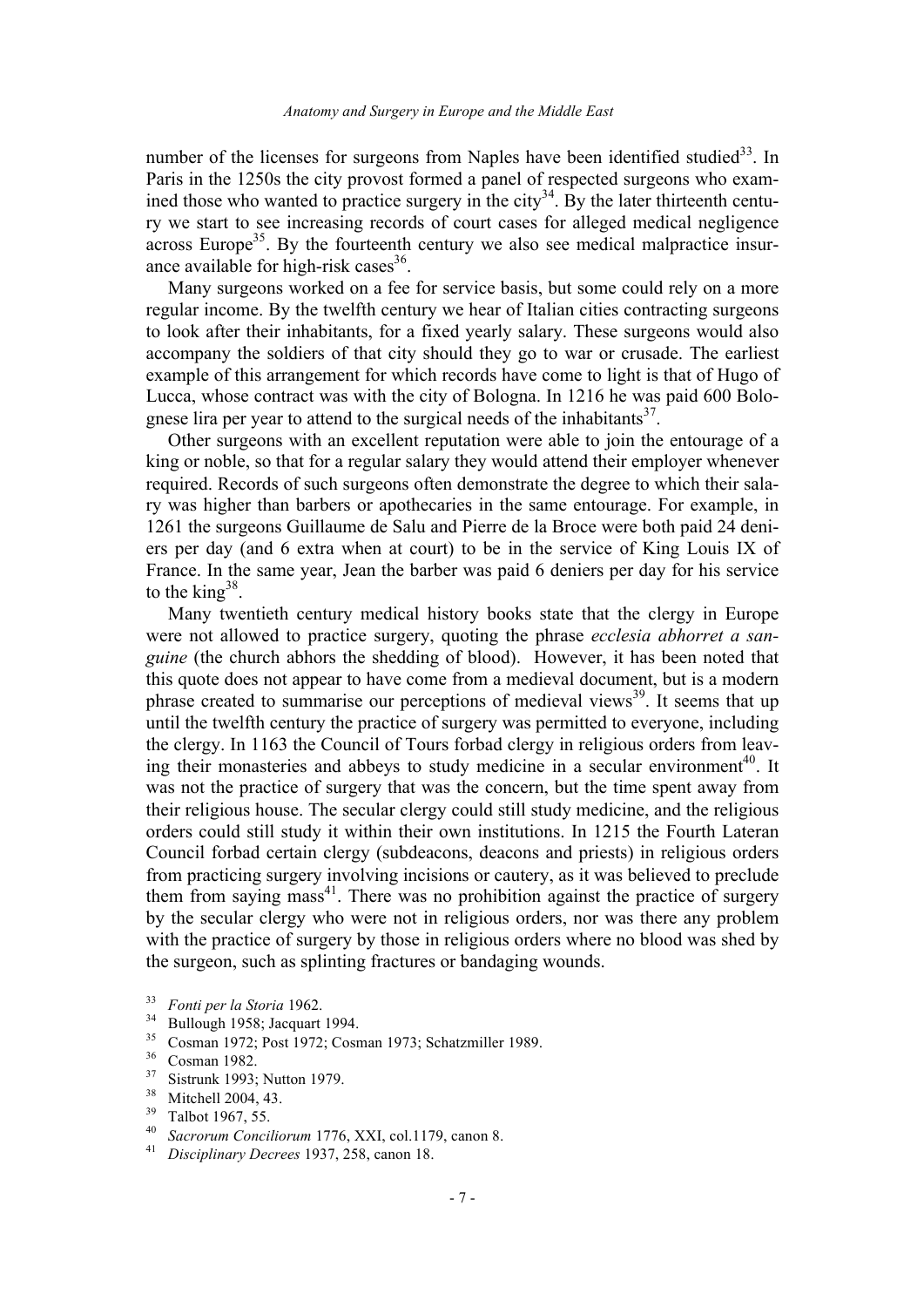Ruggiero Frugardi of Parma taught surgery in the late twelfth century and his students wrote down his teachings in what was to become the first European surgical text of the medieval period. This *Chirurgia* was the first in a series of around a dozen progressively larger and more complex surgical texts that together represent the rational surgery of the Middle Ages<sup>42</sup>. They were written in Latin with the aim of making surgery an academic subject equal in importance to the art of medicine studied by the *physici* of the time. Specialist technical terminology was created, and scientific reasoning was given to explain the cause of surgical diseases and how they should be treated. The movement started in northern Italy around 1230 and over the following century also spread to France. Key surgical texts in this movement were written in Italy by Rolando of Parma in 1230, Bruno Longobucco in Padua in 1252, Teodorico Borgognoni in Bologna in the 1260s, and Guglielmo of Saliceto in Bologna and Verona in the 1270s. In France we see the creation of the surgical text of Lanfranc of Milan in Paris the 1290s, and of Henri of Mondeville 1310s in Paris and Montpellier<sup>43</sup>. The end of the rational surgery period was heralded by Guy of Chauliac (flourished 1350). He had been taught in the Italian tradition by Niccolo Bertrucci, a student of Mondino dei Liuzzi. Guy's surgical text was completed by 1363, and was soon translated from Latin into French, Provençal, Catalan, Dutch, English, Irish and Hebrew. It was still used in Paris in the 1490s when the faculty there taught barber surgeons<sup>44</sup>. We can see that during the 150-year period from Ruggiero Frugardi to Guy of Chauliac surgery had created for itself an academic, scientific discipline in southern Europe. However, surgeons were unable to build upon this as time passed so that the physicians came to dominate the hierarchy of universities across Europe. Surgery became a progressively less academic and lower status profession due to its practical nature, to again revert to being a career largely taught via apprenticeship.

Archaeological evidence for surgery helps us to understand what operations really were being undertaken, so allowing us to clear up the debate as to whether there was a major contrast between theory and practice. Such evidence can be found with the excavation of surgical instruments in medieval contexts, and also with the marks of straightening, cutting, sawing or drilling human bones. Evidence for the manipulation and splinting of long bone fractures can be found from a comparative study of two cemeteries in medieval Britain<sup>45</sup>. The cemetery of St Margaret Fyebridgegate in Norwich was in use between 1245 and 1468. It was the cemetery for a poor area of the town and for the criminals executed by hanging at the gallows. Forearm fractures were noted to have healed and an angle, and had not been returned to a more normal alignment by manipulating and splinting. In contrast, the cemetery of St Helen-onthe-Walls at York was in a more affluent area, but was in use over a similar time period (1100-1550). In this cemetery the forearm fractures were noted to have usually healed reasonably straight, suggesting that they have been manipulated and held still with a splint applied by a medical practitioner of some kind. Similar findings from the Anglo-Saxon period have been used to argue that effective manipulation of frac-

 $42$  McVaugh 2006.

<sup>43</sup> McVaugh 2006, 14-52.

<sup>44</sup> French 1999, 65.

<sup>45</sup> Grauer – Roberts 1996.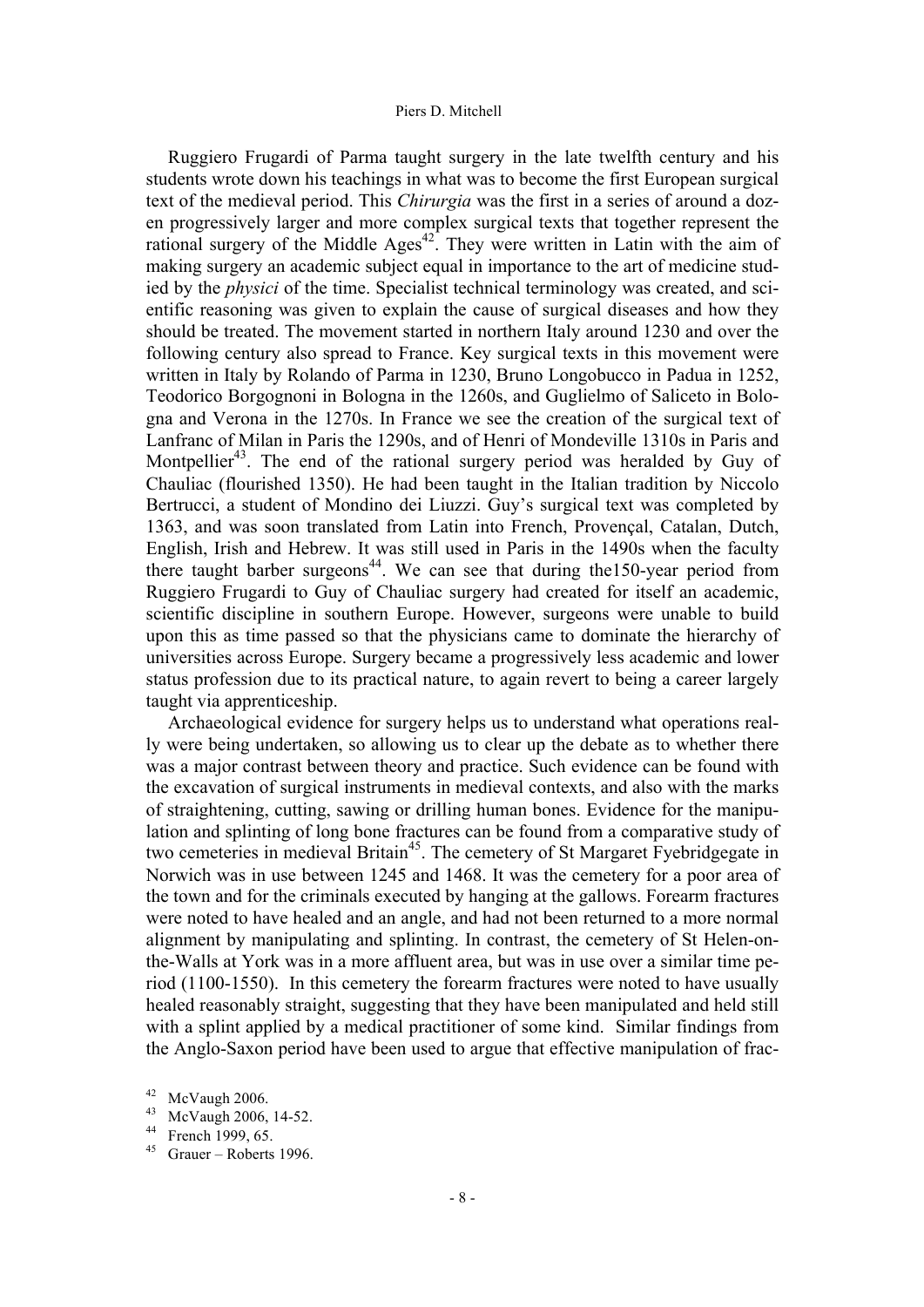tures was taking place then too<sup>46</sup>. Sometimes metal plates have been recovered from burials where they have been used to splint a joint. For example, copper alloy plates, padded with leather and held in place with thongs or twine, appear to have been used as a splint to support an injury at the knee in a skeleton from  $13<sup>th</sup>$ -14<sup>th</sup> century  $York<sup>47</sup>$ .

Surgical procedures requiring incisions were also taking place in Europe during the medieval period. Trepanation, where a section of the cranium is surgically removed by scraping, cutting or drilling, has been found at many excavation sites. In most parts of Europe during the medieval period trepanation was undertaken in less than 1% of skeletons, although understandably its use would have varied over time and between regions. In  $6<sup>th</sup>-8<sup>th</sup>$  century south-western Germany 10% of crania with blade wounds showed signs of trepanation, which represents  $1\%$  of all skulls<sup>48</sup>. Medieval skeletons excavated from Tiermes (Old Castilla) in Spain demonstrate a 5% prevalence of trepanation<sup>49</sup>. In some European examples large sections of the cranium were removed and healing at the edges confirms the individual survived the procedure<sup>50</sup>. An alternative approach to skull wounds has been identified in a  $12<sup>th</sup>$ -13<sup>th</sup> century skull from Jewbury in York  $(Britain)^{51}$ . The skull shows evidence for a sword wound, and evidence for surgery is provided by cut and scrape marks on the adjacent bone. The marks were created while the individual was alive as there are signs of healing present. The cut marks have been interpreted as indicating incision and retraction of the scalp, while scrape marks along the edges of the sword wound suggest the wound was explored and widened in order to remove any splinters of bone, as recommended in surgical texts of the time. Such examples demonstrate that cranial surgery was widely practiced in medieval Europe in different regions and time periods.

Cauterisation is a surgical technique employed during the medieval period where a heated rod of metal was applied to the surface of the body in order to burn it. Cautery was believed to be useful in the treatment of a wide range of conditions<sup>52</sup>. In areas of the body where bone lies close to the skin, cauterisation could in theory leave changes to the bone that might be detected in excavated skeletons. From a range of excavations of skeletal remains from medieval Oslo in Norway, 24 crania were noted to have smooth, oval indentations in the outer table of the bone<sup>53</sup>. There was an inflammatory reaction around them, indicated by bone porosity. The location of most of then was identical, being the top of the forehead in the midline (the bregma). Some of the skulls possessed two such indentations, with the second being in the midline on the back of the cranium. Since these are locations for cauterisation described in medieval medical texts<sup>54</sup>, it has been argued that the lesions most likely

- $^{48}$  Weber Czarnetzki 2001.
- $^{49}$  Reverte 1980.
- $^{50}$  Thurzo Lietava Vondakova 1991.<br> $^{51}$  Lilley Stroud Brothwell William
- <sup>51</sup> Lilley Stroud Brothwell Williamson 1994, 480-6.<br><sup>52</sup> Albuqqis 1973 16.8
- $^{52}$  Albucasis 1973 16-8.<br> $^{53}$  Holek 2002

Albucasis 1973, 16-8.

 $^{46}$  Wells 1974.

 $^{47}$  Knüsel – Kemp – Budd 1995.

 $^{53}$  Holck 2002.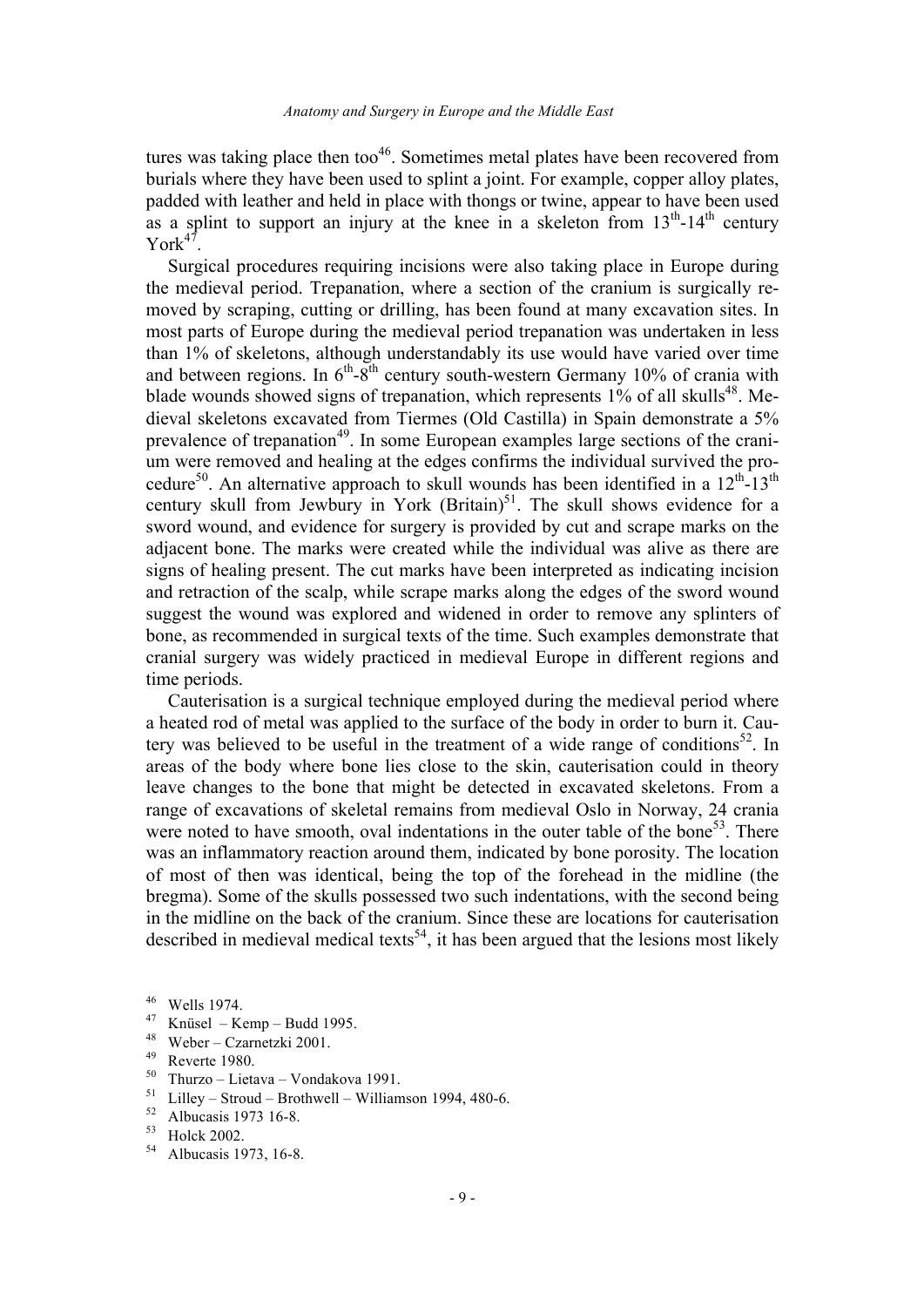indicate cauterisation where the hot iron was applied to he scalp for long enough to cause changes to the underlying bone<sup>55</sup>.

Copper plates have been found applied directly to the bone in individuals whose skeletons were recovered from several medieval cemeteries<sup>56</sup>. The shape and position of the metal implants coupled with bony reaction demonstrates that they can only have been applied at the time of an operation during the individual's lifetime. All these examples demonstrate that surgical procedures involving bone were being undertaken in medieval Europe. Archaeological excavation of skeletons cannot provide us with evidence for surgery involving just the soft tissues, so it is highly likely that the total amount of surgery taking place in medieval Europe would have been considerably larger.

# **Surgery in the Crusades: where Europe and the Middle East Met.**

A fascinating area of medieval history where the cultures of Europe and the Middle East interacted was the crusades and the resulting states that were set up by European settlers in the eastern Mediterranean (1099-1291). A significant number of surgeons from France, England, Italy and other areas are known to have gone on crusade to the Holy Land, as they were recorded in documents written both in Europe and in the east<sup>57</sup>. Some worked for kings or nobles, others were under contract with Italian cities, but the majority seem to have been independent surgeons working on a fee for service basis.

Surgeons are noted to be working in the hospitals of the Order of St. John by the 1180s, when four are recorded in documents describing the hospital in Jerusalem<sup>58</sup>. The surgeons also staffed a mobile field hospital that accompanied the army of the King of Jerusalem on military campaigns. They treated the injured in tents, and carried the more severe casualties back to their larger hospitals on pack animals for further treatment<sup>59</sup>. Blood letters are also recorded as working in the hospital in Jerusalem at that time, both treating sick patients and also prophylactically bleeding members of the order as was customary at that time. Examples of the treatment of weapon injuries described in crusader sources include the extraction of arrows, applying splints for fractures, wound closure for lacerations, hot cautery iron to prevent heavy bleeding, and dressings for burns<sup>60</sup>.

While it is understandable that crusaders sustaining wounds would have been treated by surgeons, there is also evidence for planned surgical procedures taking place in the Frankish states of the Latin East. There are records describing bloodletting, limb amputation for chronic disease, scalp surgery for mental illness, draining excess fluid from the abdomen in ascites, haemorrhoid treatment, draining an abscess, and the trimming of overgrown gum tissue in scurvy $^{61}$ . The types of surgery

 $^{56}$  Hallback 1976-77; Janssens 1987.<br> $^{57}$  Mitchell 2004a 17.31

 $^{58}$  Edgington 1999.

<sup>55</sup> Holck 2002.

 $^{57}$  Mitchell 2004a, 17-31.

 $^{59}$  Kedar 1998.<br> $^{60}$  Mitchell 200

 $^{60}$  Mitchell 2004a, 137-83.

Mitchell 2004b.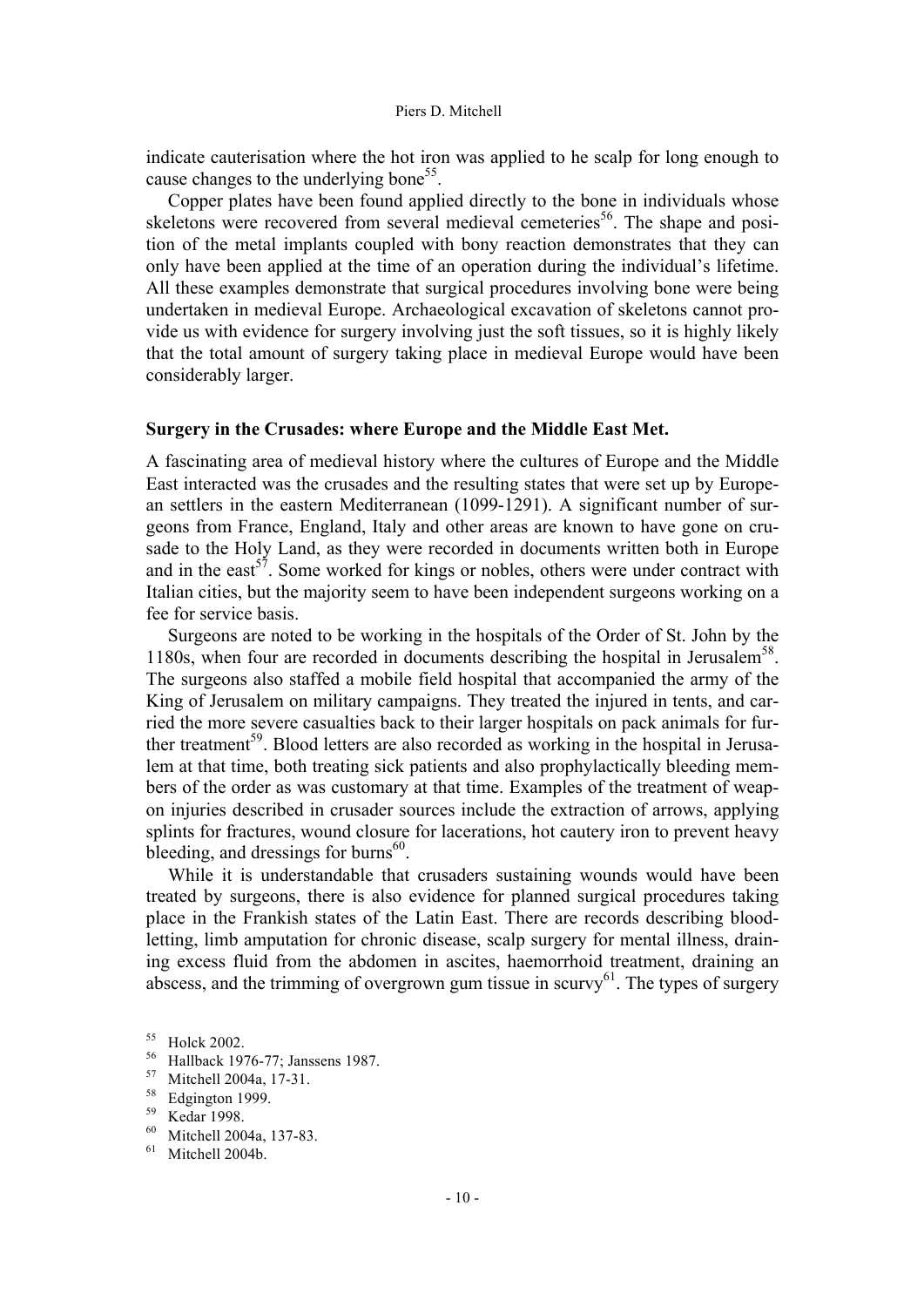described appear to have been relatively low risk to the patient, as no examples of planned major surgery to the contents of the chest, abdomen or pelvis are recorded.

Medical negligence laws from the Kingdom of Jerusalem have also survived, dating from around  $1244^{62}$ . These mention court cases where surgeons were found to have been negligent in their treatment. Examples of negligent surgical procedures included allowing a long bone fracture to heal angulated due to poor plasters, causing death by over zealously burning haemorrhoids at the anus with a cautery iron, cutting into an abscess the wrong way, and failing to remove fragments of broken bone in a serious head wound. It was also regarded as negligent for a surgeon to apply heating ointments when cooling ointments should have been used, to modify diet in a way that contravenes medieval theory regarding humoural balance, or to fail to attend every day if the patient then died. If a surgeon was convicted of negligent treatment causing the death of a slave they would have to pay the owner the cost of the slave, but if the patient was a free man the surgeon was to be hung<sup>63</sup>.

### **Analgesia and Anaesthesia.**

The use of painkillers and anaesthetics by medieval surgeons is not well understood. Surgical texts from both Europe and the Middle East frequently include sections on these medicines, but it is much less common to find reference to their use in nonmedical texts that happen to mention operations taking place. This may mean these drugs were not routinely used, or it may mean that they were routinely used, but just not mentioned as the author felt that describing them was not relevant to the story they wanted to record. The plants most often described for their pain relieving or sedating properties were the opium poppy, henbane, hemlock, deadly nightshade and madragora root<sup> $64$ </sup>. These have all been shown to contain compounds that are the same, or very similar to, many of the drugs used in anaesthesia today<sup>65</sup>. For example, in the early eleventh century Ibn Sina (Avicenna) described how the plants were boiled in water or wine to extract the efficacious components, and the liquid drunk in order to induce sedation or unconsciousness prior to surgery $^{66}$ . This approach was also described in a number of written sources from late medieval England and was known as dwale $^{67}$ .

An alternative method has been described via which the medicines might be taken into the body to induce sedation or pain relief. The soporific sponge was detailed in European medical texts from the ninth century  $AD^{68}$ . The treatment involved boiling down the sedating plants in wine and then adding a sponge that would then absorb the efficacious components. The texts then advised storing this sponge until needed, and then soaking it in hot water and holding that under the nose of the pa-

<sup>62</sup> Brittain 1966; Amundsen 1974; Mitchell 2004a, 220-31.

<sup>63</sup> Nutton 2004.

<sup>64</sup> Theodorich Borgognoni 1498, 146r; Avicenna 1930, 526-7.

 $\frac{65}{66}$  Juvin – Desmonts 2000.

 $^{66}$  Avicenna 1930, 413.

 $^{67}$  Voigts – Hudson 1992; Carter 1999.<br> $^{68}$  Deffarge 1928: Olivieri 1968

Deffarge 1928; Olivieri 1968.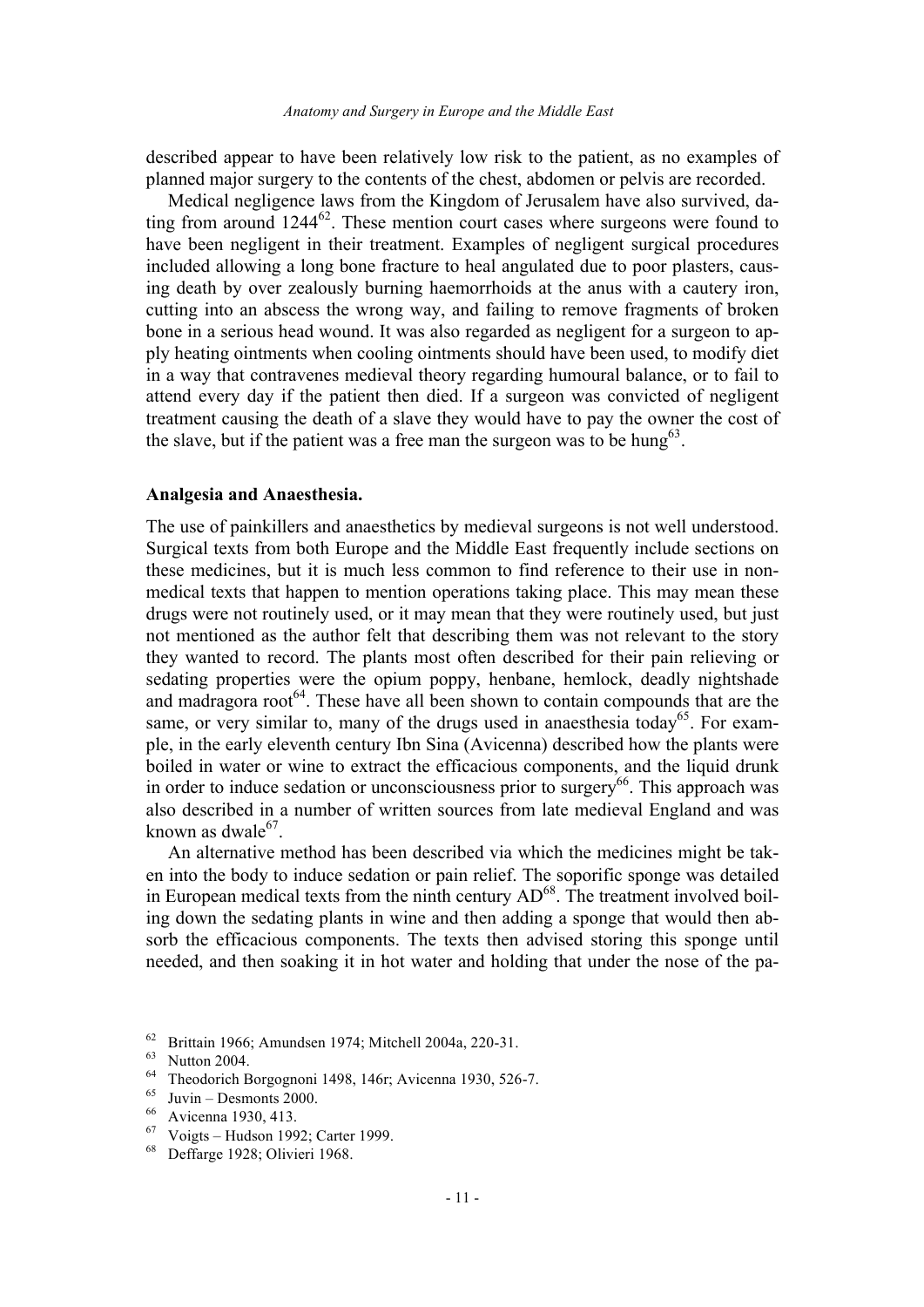tient to breath in the fumes until they became drowsy<sup>69</sup>. One modern study tested the effect of the sponge upon laboratory rodents and found that a proportion became drowsy but none fell asleep<sup>70</sup>. The authors argued that since none of the rodents fell asleep, the treatment did not work. However, the fact that some rodents did become drowsy actually does argue for some efficacy after all. Further evidence to suggest that the soporific sponge was used and did have some sedating effect is found in the thirteenth century surgical text of Teodorico Borgognoni. This text strongly argues the merits of the soporific sponge with the words, 'the composition of a saviour to be made by a surgeon, according to Master Hugo, is as follows...<sup>71</sup>. However, of particular interest is that in a different section of the book, on the treatment of head injuries, Teodorico warns against using the sponge before operating as some patients would not wake up afterwards. He writes that, 'it is impossible to apportion the medication accurately in accordance with the condition of the wounded $\frac{772}{72}$ . Significant head injuries commonly cause sedation or loss of consciousness, so it is quite understandable that sedating medicines given to someone with a head injury would be more likely to make the patient deeply unconscious and so result in loss of the drive to breath and then to death. Teodorico's enthusiasm for the soporific sponge prior to most surgery, but his warning against its use in head injuries, suggests that the sponge was being used, and its side effects in head injuries had been noted.

There is no doubt that plants containing compounds known to cause sedation and relieve pain were recognised in Europe and the Middle East in the medieval period. Medical texts in both regions describe incorporating them into liquids based upon water or wine, and also concentrating them onto a sponge. However, it remains unclear how widely these medicines may have been used to make surgical procedures more comfortable. It is also unknown how effective they may have been, and how safe they were for the patient, using medieval techniques of drug preparation.

# **Conclusion.**

Anatomical knowledge in medieval Europe and the Islamic world demonstrates a fair number of similarities. Both regions relied heavily on the earlier work of classical medical practitioners such as Galen, and both regarded the study of anatomy as a way in which to understand the wonders of the world as created by God. In both regions, the benefits of anatomical knowledge to surgeons seem to have been a bonus, rather than the primary reason to study human anatomy. Contrasts in anatomical study in the Middle East and Europe have also become apparent. While copies of classical Greek anatomical texts were available in the Middle East well before they were translated into Latin for European readers, the Islamic world did not seem to make maximal use of them. There was some dissection of animals in the east, but most of their learning came from texts rather than practical dissections. These texts also used geometric illustrations, rather than lifelike images of human organs that might help a surgeon. In contrast, dissections of the pig and then humans in Italy

<sup>&</sup>lt;sup>69</sup> Theodorich Borgognoni 1498, 146r.<br><sup>70</sup> Infusing O'Neill Calmes 1989

 $\frac{70}{71}$  Infusino – O'Neill – Calmes 1989.

<sup>&</sup>lt;sup>71</sup> Theodorich Borgognoni 1498, 146r.<br><sup>72</sup> Theodorich Borgognoni 1498, 115r.

Theodorich Borgognoni 1498, 115r.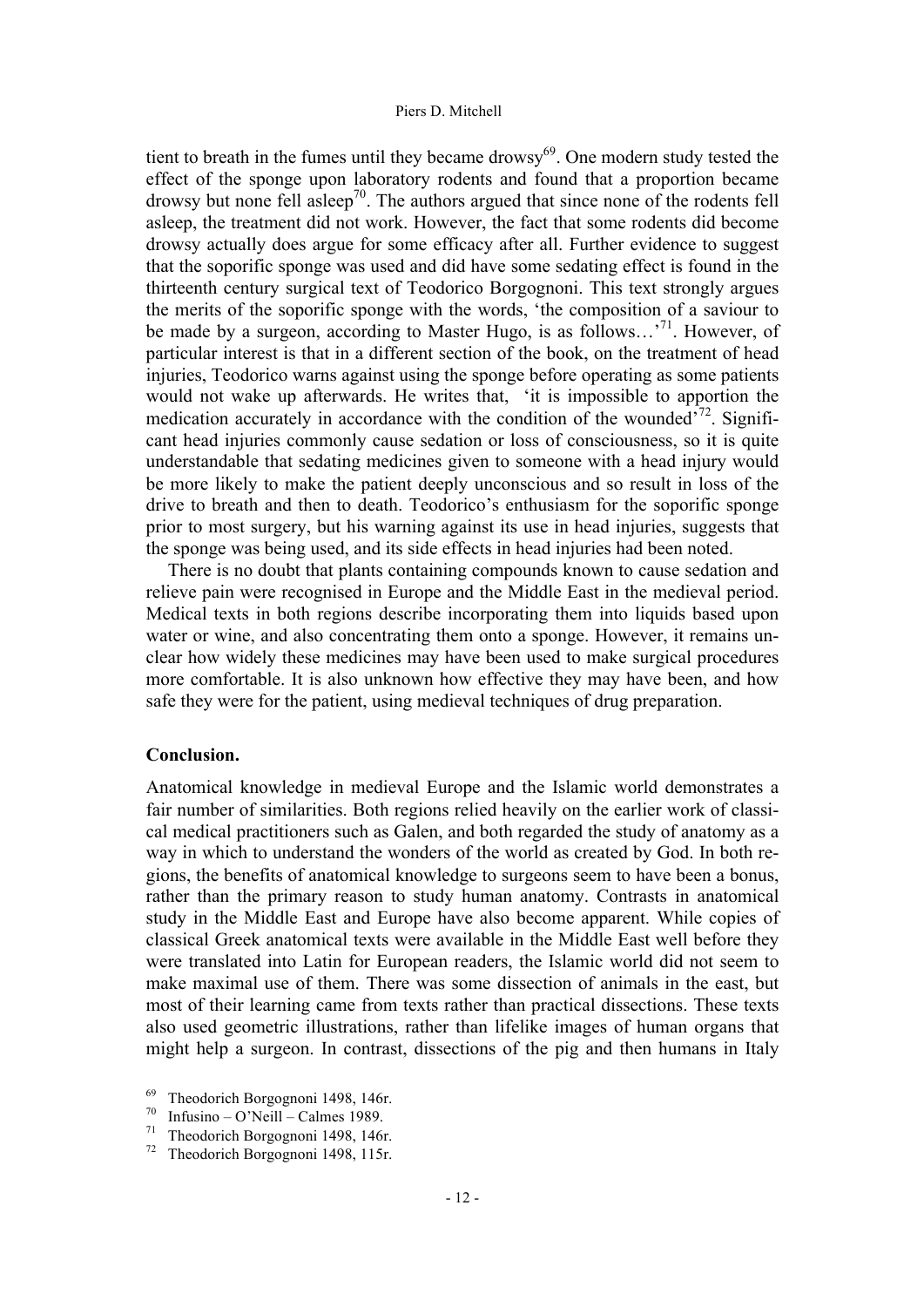gave access to the shape, colour, consistency, and position of internal organs for both anatomists and surgeons. The anatomical images in medieval European texts were also much more lifelike than is the case in Islamic texts. On both accounts, it seems that anatomical exploration was more active, and hence more advanced, in medieval Europe than was the case in the Middle East at that time. This has persisted through the renaissance to the enlightenment<sup> $^{73}$ </sup>.

Surgical theory and practice is a more complex area when comparing medieval Europe and the Middle East. Translation of classical Greek surgical texts certainly gave the Islamic world a wealth of textual sources from the  $9<sup>th</sup>$  century onwards. Unlike the anatomical texts discussed above, Islamic authors created an impressive body of new surgical literature and commentaries by the  $10<sup>th</sup>$  century. However, research suggests that the advice written within these Arabic surgical texts was not necessarily put into practice even by the same scholars who wrote them, as often non-surgical treatments were employed rather than operative interventions. In other words, the content of these advanced Arabic surgical commentaries probably don't indicate what the medical practitioners were doing in reality, and they may well have been choosing less risky treatments instead of heroic operations. Once Europeans had access to Latin translations of Arabic surgical texts from the eleventh century, they established an academic genre in Italian universities that is now known as the 'rational surgery' of the Middle Ages. Archaeological excavation of human skeletal remains from medieval Europe has demonstrated that a considerable amount of surgery was being undertaken. However, the paucity of excavations of human skeletons dating from the medieval Middle East prevents the archaeological evidence demonstrating what the textual sources find so difficult, namely an impartial estimate of surgical practice rather than theory in both regions.

Dr. Piers D. Mitchell

Affiliated Lecturer Division of Biological Anthropology, Department of Archaeology and Anthropology, University of Cambridge

### BIBLIOGRAPHICAL REFERENCES

Albucasis 1973 = Albucasis, *On Surgery and Instruments: A Definitive Edition of the Arabic Text of Albucasis, with English Translation*, edited and translated by M.S. Spink – G.L. Lewis, London 1973.

Al-Shayzari 1999 = 'Abd al-Rahman b. Nasr al-Shayzari, *The Book of the Islamic Market Inspector*, edited by al-Sayyid al-Baz al-'Arimi, translated by R.P. Buckley, Oxford 1999.

Alvarez-Millan 2000 = C. Alvarez-Millan, *Practice Versus Theory: Tenth-Century Case Histories from the Islamic Middle East*, SHM 13 (2), 2000, 293-306.

Amundsen 1974 = D.W. Amundsen, *The Medical Legislation of the Assizes of Jerusalem*, in F.N.L. Poynter (ed.), *Proceedings of the XXIII Congress of the History of Medicine, London 2-9 September 1972*, vol.1, London 1974, 517-22.

Avicenna 1930 = A. Avicenna, *A Treatise on the Canon of Medicine of Avicenna*, edited and translated by O.C. Gruner, London 1930.

<sup>73</sup> Mitchell – Boston – Chamberlain – Chaplin – Chauhan – Evans – Fowle – Powers – Walker – Webb – Witkin 2011; Mitchell 2012.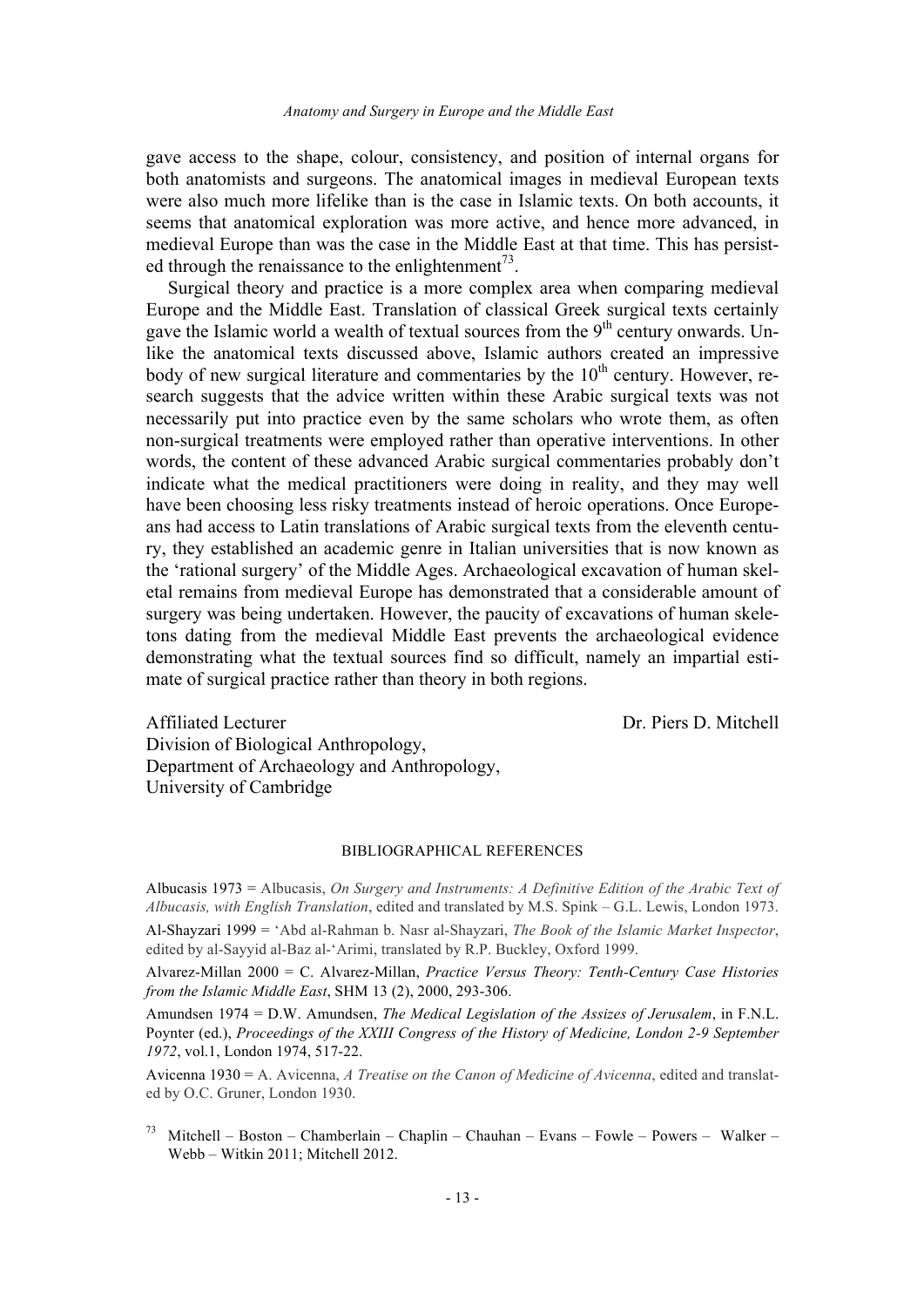Brittain 1966 = R.P. Brittain, *The History of Legal Medicine: the Assises of Jerusalem*, Medico-Legal Med 34, 1966, 72-3.

Brown 1981 = E.A. Brown, *Death and the Human Body in the Later Middle Ages: the Legislation of Boniface VIII on the Division of the Corpse*, Viator 12, 1981, 221-70.

Bullough 1958 = V.L. Bullough, *The Development of the Medical Guilds at Paris*, MedHum 12, 1958, 33-40.

Carter 1999 = A.J. Carter, *Dwale: an Anaesthetic from Old England*, BMJ 319, 1999, 1623-6.

Corner 1927 = G.W. Corner, *Anatomical Texts of the Earlier Middle Ages*, Washington 1927.

Cosman 1972 = M.P. Cosman, *Medieval Medical Malpractice and Chaucer's Physician*, New York State J Med 72, 1972, 2439-44.

Cosman 1973 = M.P. Cosman, *Medieval Medical Malpractice: the Dicta and the Dockets*, BNYAM 49, 1973, 22-47.

Cosman 1982 = M.P. Cosman, *The Medieval Medical Third Party: Compulsory Consultation and Malpractice Insurance*, Ann Plast Surg 8, 1982, 152-62.

Cunningham 1997 = A. Cunningham, *The Anatomical Renaissance: the Resurrection of the Anatomical Projects of the Ancients*, Aldershot 1997.

Deffarge 1928 = A. Deffarge, *Histoire Critique des Anesthétiques Anciens, et en Particulier des Eponges Somnifères à Base de Drogues Végétales*, Bordeaux 1928.

Disciplinary Decrees 1937 = H.J. Schroeder (ed.), *Disciplinary Decrees of the General Councils: Text, Translation and Commentary*, Saint Louis 1937.

Edgington 1999 = S. Edgington, *The Hospital of St. John in Jerusalem*, in Z. Amar – E. Lev – J. Schwartz (eds.), *Medicine in Jerusalem Throughout the Ages*, Tel Aviv 1999, ix-xxv.

Fischer 2000 = K.-D. Fischer, *Dr Monk's Medical Digest*, SHM 13 (2), 2000, 239-51.

*Fonti Per La Storia* 1962 = *Fonti Per La Storia Della Medicina e Della Chirurgia Per Il Regno Di Napoli Nel Periodo Angioino (a. 1273-1410)*, edited by R. Calvanico, Naples 1962.

French 1999 = R. French, *Dissection and Vivisection in the European Renaissance*, Aldershot 1999.

Grauer – Roberts 1996 = A.L. Grauer – C.A. Roberts, *Paleoepidemiology, Healing and Possible Treatment of Trauma in the Medieval Cemetery Populations of St Helen-on-the-Walls, York, England*, AJPA 100, 1996, 531-44.

Greppin – Savage-Smith – Gueriguian 1999 = J.A.C. Greppin – E. Savage-Smith – J.L. Gueriguian (eds.), *The Diffusion of Greco-Roman Medicine into the Middle East and the Caucasus*, Delmar 1999.

Hallback 1976-77 = D. Hallback, *A Medieval (?) Bone with a Copper Plate Support, indicating an Open Surgical Treatment*, OSSA 1976-67, 3-4, 63-82.

Hartung 1934 = E.F. Hartung, *Medical Regulations of Frederick the Second of Hohenstaufen*, Medical Life 41, 1934, 587-601.

Holck 2002 = P. Holck, *Two 'Medical' Cases from Medieval Oslo*, Int J Osteoarchaeol 12, 2002, 166-72.

Infusino – O'Neill – Calmes 1989 = M. Infusino – Y.V. O'Neill – S. Calmes, *Hog Beans, Poppies and Mandrake Leaves: a Test of the Efficacy of the Medieval 'Soporific Sponge'*, in R.S. Atkinson – T.B. Boulton (eds.), *The History of Anaesthesia*. London 1989, 29-33.

Iskandar 1962 = A.Z. Iskandar, *Galen and Rhazes on Examining Physicians*, BHM 36, 1962, 362-5.

Jacquart 1994 = D. Jacquart, *Medical Practice in Paris in the First Half of the Fourteenth Century*, in L. Garcia Ballester – R. French – J. Arrizabalaga – A. Cunningham (eds.), *Practical Medicine from Salerno to the Black Death*, Cambridge 1994, 186-210.

Janssens 1987 = P.A. Janssens, *A Copper Plate on the Upper Arm in a Burial at the Church in Vrasene (Belgium)*, J Paleopathol 1, 1987, 15-8.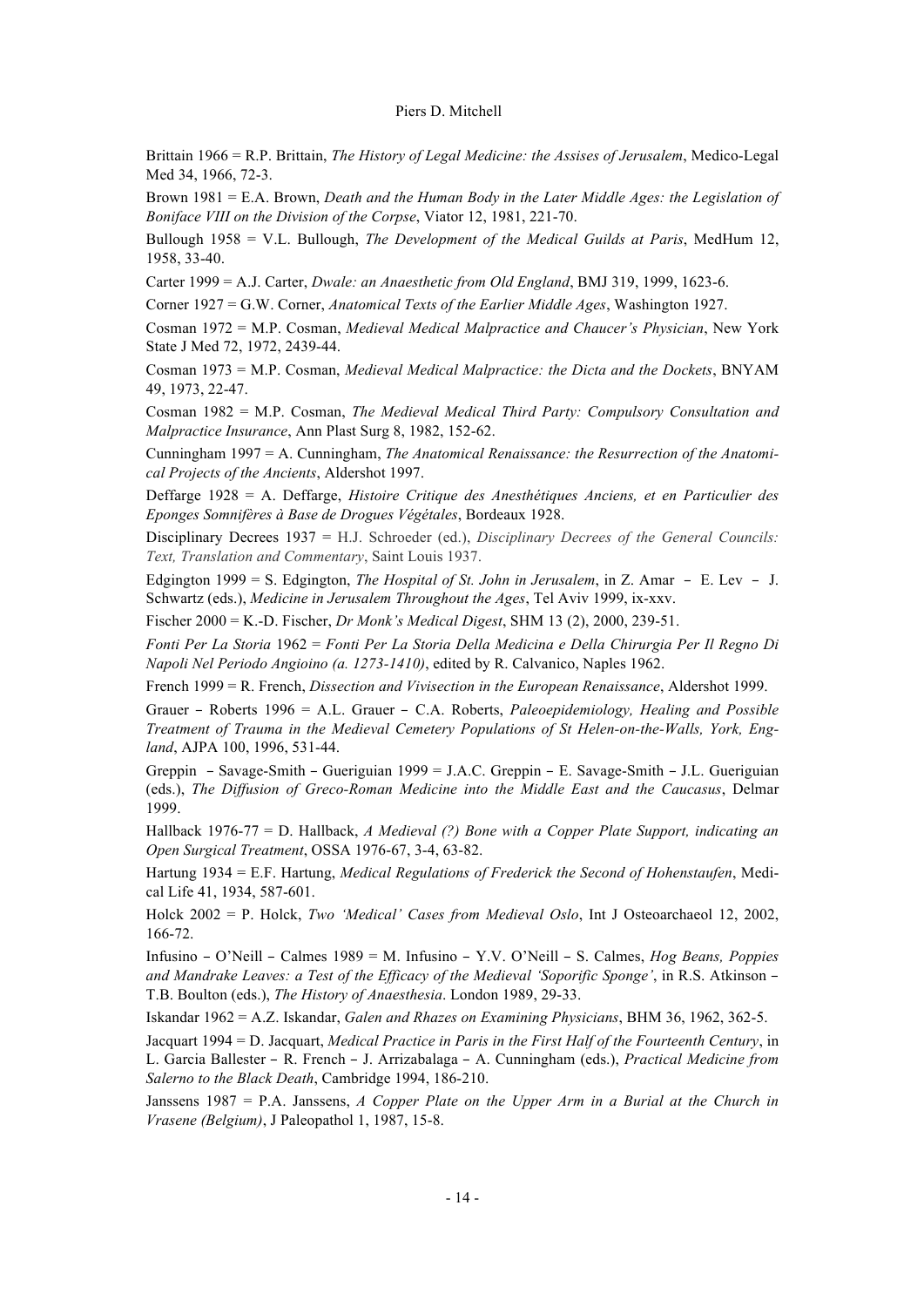*Anatomy and Surgery in Europe and the Middle East*

Juvin – Desmonts 2000 = P. Juvin – J.-M. Desmonts, *The Ancestors of Inhalational Anaesthesia: the Soporific Sponges (XIth-XVIIth Centuries): How a Universally Recommended Technique was Abruptly Discarded*, Anesthesiology 93, 2000, 265-9.

Karmi 1979 = G. Karmi, *State Control of the Physician of the Middle Ages: an Islamic Model*, in A.W. Russell (ed.), *The Town and State Physician in Europe from the Middle Ages to the Enlightenment*, Wolfenbuttel 1979, 63-84.

Kedar 1998 = B.Z. Kedar, *A Twelfth Century Description of the Jerusalem Hospital*, in H. Nicholson (ed.), *The Military Orders. II: Welfare and Warfare*, Aldershot 1998, 3-26.

Knüsel – Kemp – Budd 1995 = C.J. Knüsel – R.L. Kemp – P. Budd, *Evidence for Remedial Medical Treatment of a Severe Knee Injury from Fishergate Gilbertine Monastery in the City of York*, J Archaeol Sci 22, 1995, 369-84.

Leiser 1983 = G. Leiser, *Medical Education in Islamic Lands from the Seventh to the Fourteenth Century*, J Hist Med Allied Sci 38, 1983 48-75.

Levey 1963 = M. Levey, *Fourteenth Century Muslim Medicine and the Hisba*, Med Hist 7, 1963, 176-82.

*Liber Augustalis* 1854 = *Liber Augustalis*, in *Historia Diplomatica Frederici Secondi*, 6 vols, iv(i), edited by J.L.A. Huillard-Bréhols, Paris 1854.

Lilley – Stroud – Brothwell – Williamson 1994 = J.M. Lilley – G. Stroud – D.R. Brothwell – M.H. Williamson, *The Jewish Burial Ground at Jewbury*, York 1994.

McVaugh 2000 = M. McVaugh, *Surgical Education in the Middle Ages*, Dynamis 20, 2000, 283-304. McVaugh 2006 = M. McVaugh. *The Rational Surgery of the Middle Ages*, Florence 2006.

Meaney 2000 = A.Meaney, *The Practice of Medicine in England about the Year 1000*, Soc Hist Med 13 (2), 2000, 221-37.

Mitchell 2004a = P.D. Mitchell, *Medicine in the Crusades: Warfare, Wounds and the Medieval Surgeon*, Cambridge 2004.

Mitchell 2004b = P.D. Mitchell, *Evidence for Elective Surgery in the Frankish States of the Near East in the Crusader Period (12th-13th Centuries)*, in K.P. Jankrift – F. Steger (eds.), *Gesundheit-Krankheit: Kulturtransfer Medizinischen Wissens Von Der Spätantike Bis In Die Frühe Neuzeit*. Cologne 2004, 121-38.

Mitchell 2012 = P.D. Mitchell (ed.), *Anatomical Dissection in Enlightenment England and Beyond: Autopsy, Pathology and Display*, Ashgate 2012.

Mitchell – Boston – Chamberlain – Chaplin – Chauhan – Evans – Fowle – Powers – Walker – Webb – Witkin 2011 = P.D. Mitchell – C. Boston – A. Chamberlain – S. Chaplin – V. Chauhan – J. Evans – L. Fowle – N. Powers – D. Walker – H. Webb – A. Witkin, *The Study of Anatomy in England from 1700 to the Early 20th Century*, J Anat 219 (2), 2011, 91-9.

Nutton 1979 = V. Nutton, *Continuity or Rediscovery? The City Physician in Classical Antiquity and Medieval Italy*, in A.W. Russell (ed.), *The Town and State Physician in Europe from the Middle Ages to the Enlightenment*, Wolfenbuttel 1979, 9-46.

Nutton 2004 = V. Nutton (trans.), *Frankish Medical Licensing and Negligence Regulations from the Livre des Assises de la Cour des Bourgeois*, in P.D. Mitchell, *Medicine in the Crusades: Warfare, Wounds and the Medieval Surgeon*, Cambridge 2004, 232-6.

O'Boyle 1998 = C. O'Boyle, *The Art of Medicine: Medical Teaching at the University of Paris, 1250-1400*, Leiden 1998.

Olivieri 1968 = B. Olivieri, *The 'Spongia Soporifera'*, Salerno 2, 1968, 45-55.

Olry 1997 = R. Olry, *Medieval Neuroanatomy: the Text of Mondino dei Luzzi and the Plates of Guido da Vigevano*, J Hist Neurosci 6, 1997, 113-23.

O'Neill 1970 = Y.V. O'Neill, *Another Look at the 'Anatomia Porci'*, Viator 1, 1970, 117-24.

O'Neill 1976 = Y.V. O'Neill, *Innocent III and the Evolution of Anatomy*, Med Hist 20, 1976, 429-33.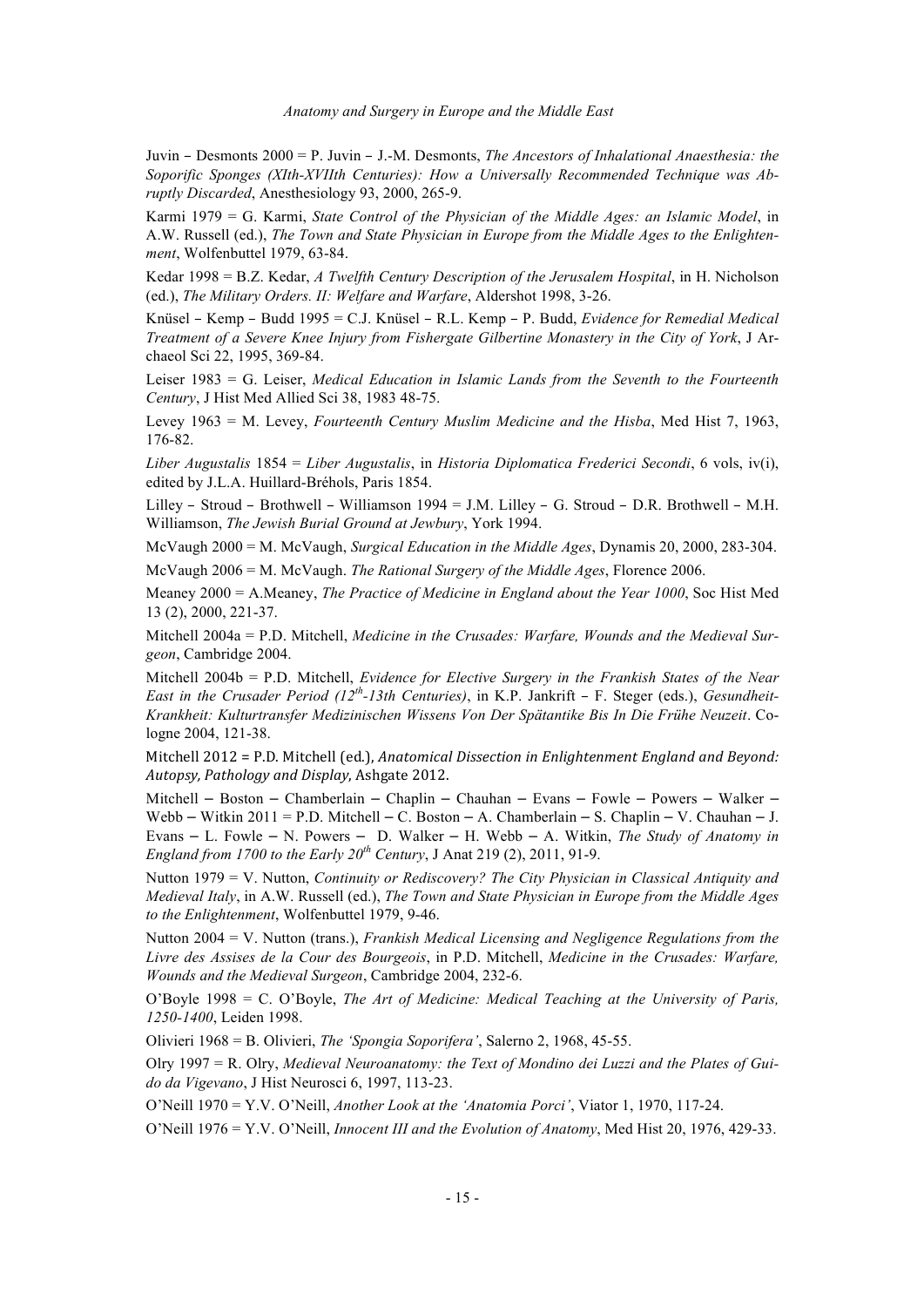Park 1994 = K. Park, *The Criminal and the Saintly Body: Autopsy and Dissection in Renaissance Italy*, Renaiss Q 47, 1994, 1-33.

Park 1995 = K. Park, *The Life of the Corpse: Division and Dissection in Late Medieval Europe*, J Hist Med Allied Sci 50, 1995, 111-32.

Park 2006 = K. Park, *Secrets of Women: Gender, Generation and the Origins of Human Dissection*, New York 2006.

Pormann 2004 = P.E. Pormann, *The Oriental Tradition of Paul of Aegina's Pragmateia*, Leiden 2004.

Pormann – Savage-Smith 2007 = P.E. Pormann – E. Savage-Smith, *Medieval Islamic Medicine*, Edinburgh 2007.

Post 1972 = J.B. Post, *Doctor Versus Patient: Two Fourteenth-Century Law Suits*, Med Hist 26, 1972, 296-300.

Reverte 1980 = J.M. Reverte, *Trephined Skulls in Medieval Spain*, Paleopathol Newsletter 32, 1980, 5-6.

*Sacroroum Conciliorum* 1776 = *Sacrorum Conciliorum Nova et Amplissima Collectio*, edited by J.D. Mansi, new edition, Florence-Venice 1759-98.

Savage-Smith 1995 = E. Savage-Smith, *Attitudes Toward Dissection in Medieval Islam*, J Hist Med Allied Sci 50, 1995, 67-110.

Savage-Smith 2000 = E. Savage-Smith, *The Practice of Surgery in Islamic Lands: Myth and Reality*, Soc Hist Med 13 (2), 2000, 307-21.

Savage-Smith 2007 = E. Savage-Smith, *Anatomical Illustration in Arabic Manuscripts*, in A. Contadini (ed.), *Arab Painting: Text and Image in Illustrated Arabic Manuscripts*, Leiden 2007, 147-59.

Schatzmiller 1989 = J. Schatzmiller (ed.), *Médecine et Justice en Provence Médiévale: Documents de Manosque, 1262-1348*, Aix-en-Provence 1989.

Sigerist 1935 = H.E. Sigerist, 1935. *The History of Medical Licensing*, JAMA 104, 1935, 1057-60.

Siraisi 1981 = N.G. Siraisi, *Tadeo Alderotti and His Pupils: Two Generations of Italian Medical Learning*, Princeton 1981.

Siraisi 1990 = N.G. Siraisi, *Medieval and Early Renaissance Medicine*, Chicago 1990.

Sistrunk 1993 = T.G. Sistrunk, *The Function of Praise in the Contract of a Medieval Public Phycisian*, J Hist Med Allied Sci 48, 1993, 320-34.

Spink – Lewis 1973 = M.S. Spink – G.L. Lewis (eds.), *Albucasis on Surgery and Instruments. A Definitive Edition of the Arabic Text with English Translation and Commentary*, London 1973.

Talbot 1967 = C.H. Talbot, *Medicine in Medieval England*, London 1967.

Theodorich Borgognoni 1498 = T. Borgognoni, *Cyrurgia*, in B. Locatellus (ed.), *Cyrurgia Guidonis de Chauliaco, et Cyrurgia Bruni, Theoderici, Rogeri, Rolandi, Bertapali, Lanfranci*. Venice 1498,106-46.

Thurzo – Lietava – Vondakova 1991 = M. Thurzo – J. Lietava – M. Vondakova, *A Case of an Unusually Large Survived Neurocranial Trauma with Marks of Partial Trephination from West Slovakia (10th century AD)*, J Paleopathol 4, 1991, 37-45.

Voigts – Hudson 1992 = L.E. Voigts – M.R.P. Hudson, *A Drynke that Men Callen Dwale to Make a Man Slepe Whyle Men Kerven Him: a Surgical Anaesthetic from Late Medieval England*, in S. Campbell – B. Hall – D. Klausner (eds.), *Health, Disease and Healing in Medieval Culture*, London 1992, 34-56.

Wallis 2000 = F. Wallis*, Signs and Senses: Diagnosis and Prognosis in Early Medieval Pulse and Urine Texts*, Soc Hist Med 13 (2), 2000, 265-78.

Weber – Czarnetzki 2001 = J. Weber – A. Czarnetzki, *Neurotraumatological Aspects of Head Injuries Resulting from Sharp and Blunt Force in the Early Medieval Period of South-Western Germany*, Am. J. Phys. Anthropol. 114, 2001, 352-6.